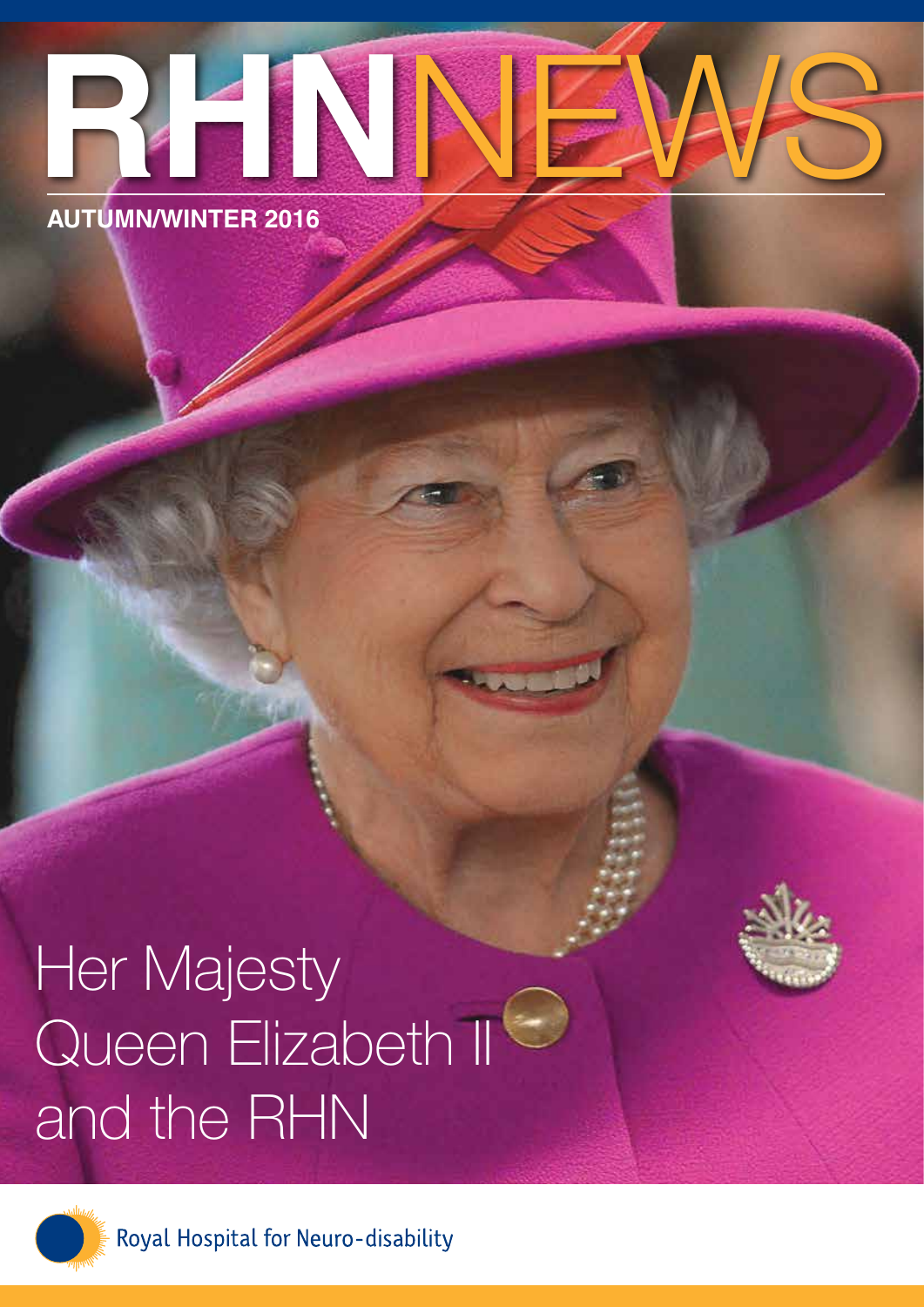# Welcome Contents

Welcome to the latest issue of RHN News.

For most organisations summer is a quiet time, but it's been a busy few months for us at the hospital.

We celebrated our patron, Her Majesty The Queen's 90th birthday, with local street parties and two lucky members of staff attended the official party on the Mall. To mark this occasion we looked back at Her Majesty's visits to the hospital – which you can read more about on page 4.

We also celebrated Founder's Day with members of the public who were invited in for the first time (page 7).

Our Chief Executive has had an eventful and rewarding first year at the RHN so he shared his thoughts about it with us. We also say thank you to some of our marvellous fundraisers and remember the life of a very special fundraiser, Mrs Keturah Hain MBE.

I really hope you enjoy this issue.

Delali Foli Editor



| Chief Executive Paul Allen talks about his first year at<br>the hospital.                                                      |  |
|--------------------------------------------------------------------------------------------------------------------------------|--|
| Her Majesty the Queen and the RHN  4<br>On the occasion of her 90th birthday we look back at<br>the Queen's visits to the RHN. |  |
|                                                                                                                                |  |
| Remembering Mrs Keturah Hain MBE8<br>Looking back on the life a dedicated fundraiser                                           |  |
|                                                                                                                                |  |
|                                                                                                                                |  |
|                                                                                                                                |  |

# **We're online! Follow us @RHNUK 4 → M**

The RHN is a medical charity hospital, independent from the NHS. We care for adults affected by severe neurological conditions and brain injuries with specialist long term care and rehabilitation.

Founded in 1854, the RHN finds ability in disability and works to advance the science of care through research and education.

If you would like to be added to the mailing list, please email **comms@rhn.org.uk**

Royal Hospital for Neuro-disability, West Hill, Putney, London, SW15 3SW 020 8780 4500 www.rhn.org.uk

2 **RHN**NEWS | AUTUMN/WINTER 2016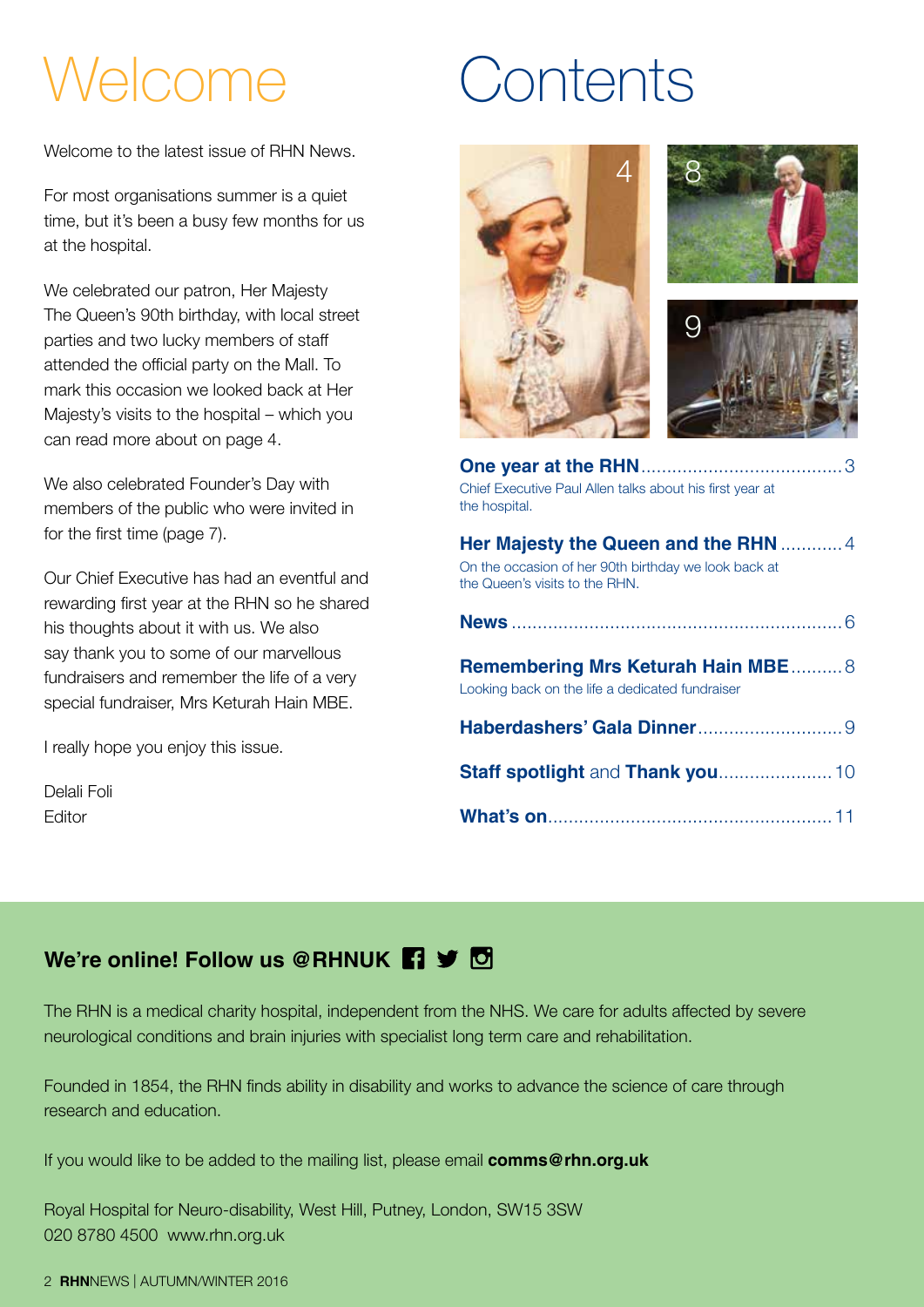# A year at the RHN

# Meet our Chief Executive, Paul Allen

June this year marked the official first anniversary of Paul Allen joining the RHN as Chief Executive. Though initially joining as an interim in April, within six weeks the Board made the decision to offer Paul a permanent appointment.

We spoke to Paul and looked back on his first year here...

#### **RHNN: What brought you to the RHN?**

**PA:** I came to the RHN at quite short notice as it was an interim position. I knew very little about the hospital but arriving here eight weeks before the Care Quality Commission inspection gave me great focus and a steep learning curve.

I quickly discovered what it meant to be an independent charity hospital and all about its long, proud history and good reputation.

#### **RHNN: What made you stay?**

**PA:** After just six weeks of being here, I went from seeing this as a temporary role to definitely wanting to stay, if offered the opportunity by the Board! It was a number of things that struck me - the obvious need and plight of patients, the real need for the services provided and the incredibly supportive staff. Added to the size, style and ethos of the hospital, it was an exciting opportunity to lead an organisation carrying out vitally important work and with bags of potential for the future.

#### **RHNN: When you're asked about the work we do – how do you respond?**

PA: I say - we provide care to people with brain injuries that result in some of the most severe disabilities you might ever see. We're an independent charity, which means many of our patients are funded by the NHS but we are not a part of the NHS. This also means that we have more control over our destiny.





Paul Allen and staff member Marianna Szabo drawing winning tickets for the Patron's Lunch

We fulfil a need for people who are often forgotten about or are simply unknown. Our patients are not a group that would naturally make the headlines for example. It's a very special place meeting very severe and compelling needs.

#### **RHNN: Why is this job so important to you?**

PA: My brother had a neurological condition, so I have a personal connection. I've been a family member experiencing this so I believe looking after families is just as important as caring for our patients.

In the early days, seeing some of the patients shocked me in a way and certainly moved me, and I understand why some people wouldn't want to work here, but for me it's a privilege to have the opportunity to be part of the great work of the RHN.

#### **RHNN: What are your hopes for the future of the RHN?**

**PA:** I'd like the hospital to be here for another 162 years at least! As our Chairman Des Benjamin says, "we are stewards, custodians for a period of time". So of course you want to leave something in a better shape than when you found it.

I want our quality to be first class in all respects, and not just care, but wards and other facilities, food and other standards across the board.

I also want to cement our reputation as a leader in our field while our clinical work and innovation continues to be supported by research.

If you'd like to read more about the hospital's work, visit **www.rhn.org.uk/what-makes-us-special** 

(right to left) RHN Chairman Des Benjamin, Wandsworth's Mayor, Cllr Richard Field, Douglas Reed (great-great-great grandson of our founder Andrew Reed) and Chief Executive Paul Allen.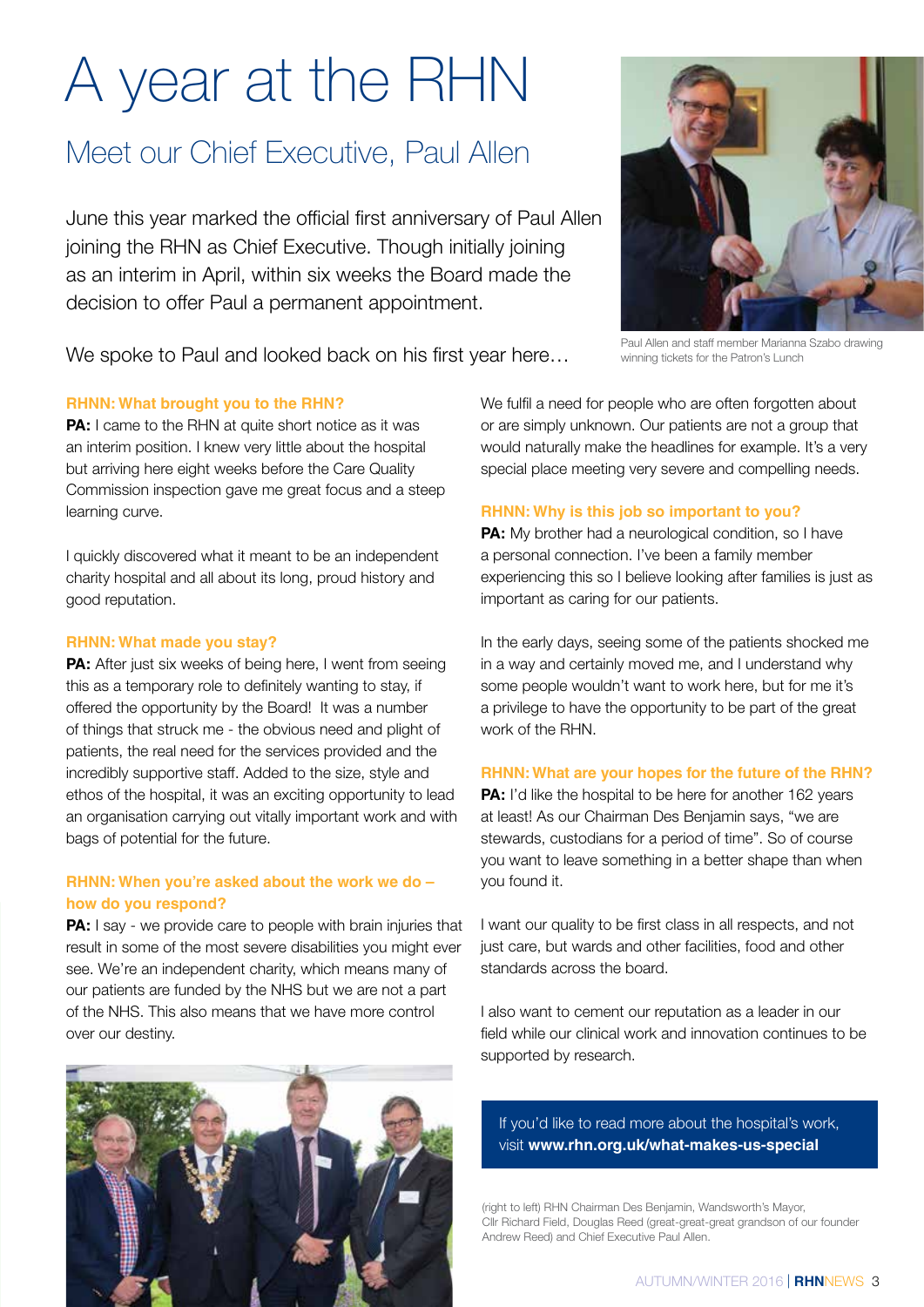# Her Majesty Queen Elizabeth II and the RHN

Since the 1800s there had been a member of the royal family associated with the RHN.

Our first patron was The Prince of Wales in 1880, the first in a long line of monarchs who would support our work. Her Majesty Queen Elizabeth II has been our patron since 1952.

As The Queen celebrated her momentous 90th birthday with the country this year, we opened up our archives and took a look at some of her visits to us over the years.











From top: 19 May 1976 – HM opens

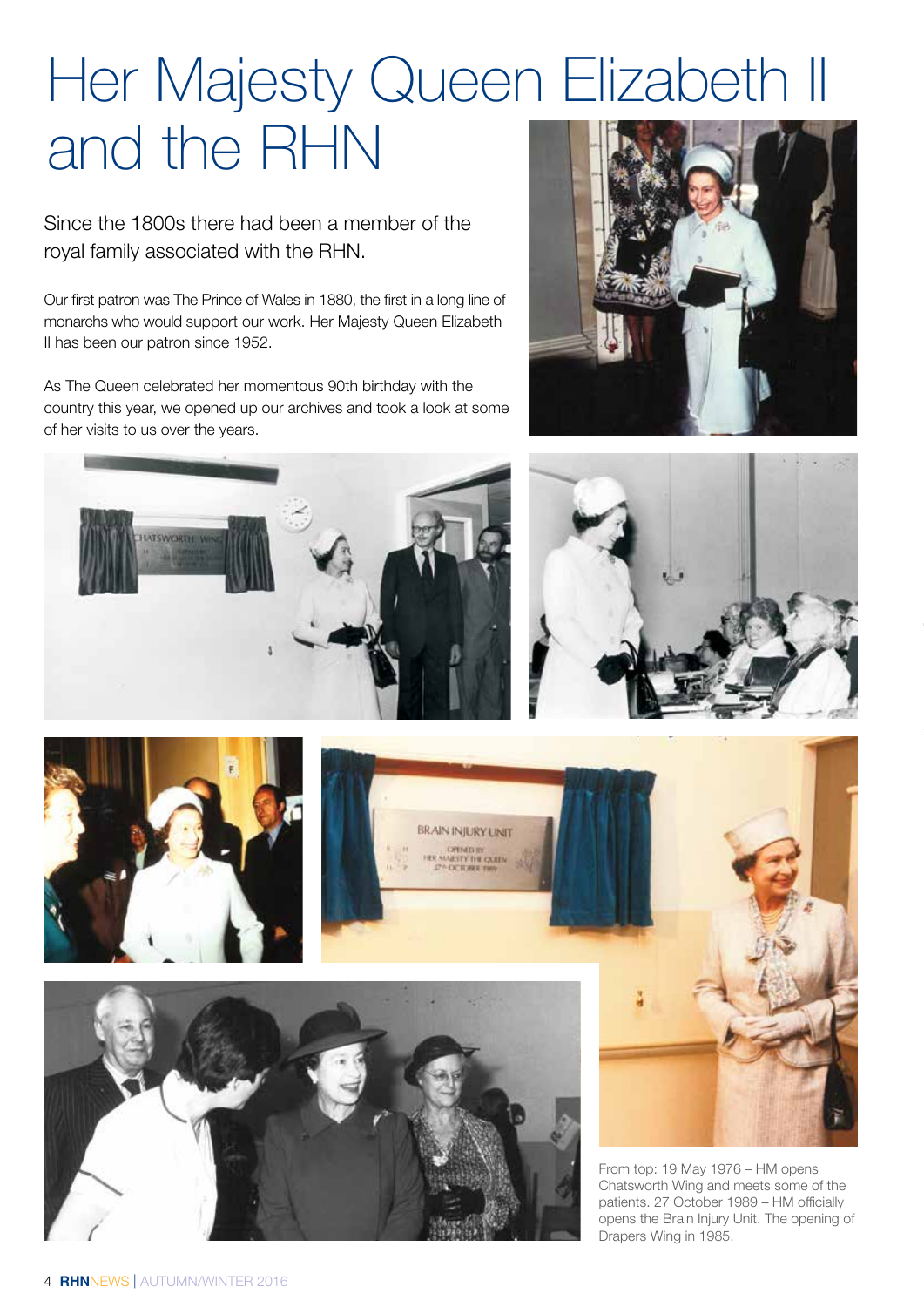# The Patron's Lunch

On Sunday 12 June, 2,000 members of the public (including two of our staff) were fortunate enough to be a part of the historic, largest ever street party along The Mall.

Anna Jones, Occupational Therapy Art Technician was one of the lucky staff members who went to The Patron's Lunch.

Talking about the day Anna said, "After queuing in the rain for an hour and a half with our contraband umbrella and negotiating a poncho from the organiser, we worked our way through security and onto The Mall.

"As if by magic, it stopped raining and being in good British spirit, we joined another queue for cups of tea, and then another queue to get our much awaited M&S hamper, which was amazing!



"Then we got to sit down and enjoy the parade and see the Royal Family… It was very surreal to be so close and for everyone to be singing happy birthday to The Queen after only seeing her on TV before!"

# SW15 street parties

As not everyone could be on The Mall to celebrate, some of our Putney neighbours held street parties to take part in the festivities closer to home while fundraising for us.





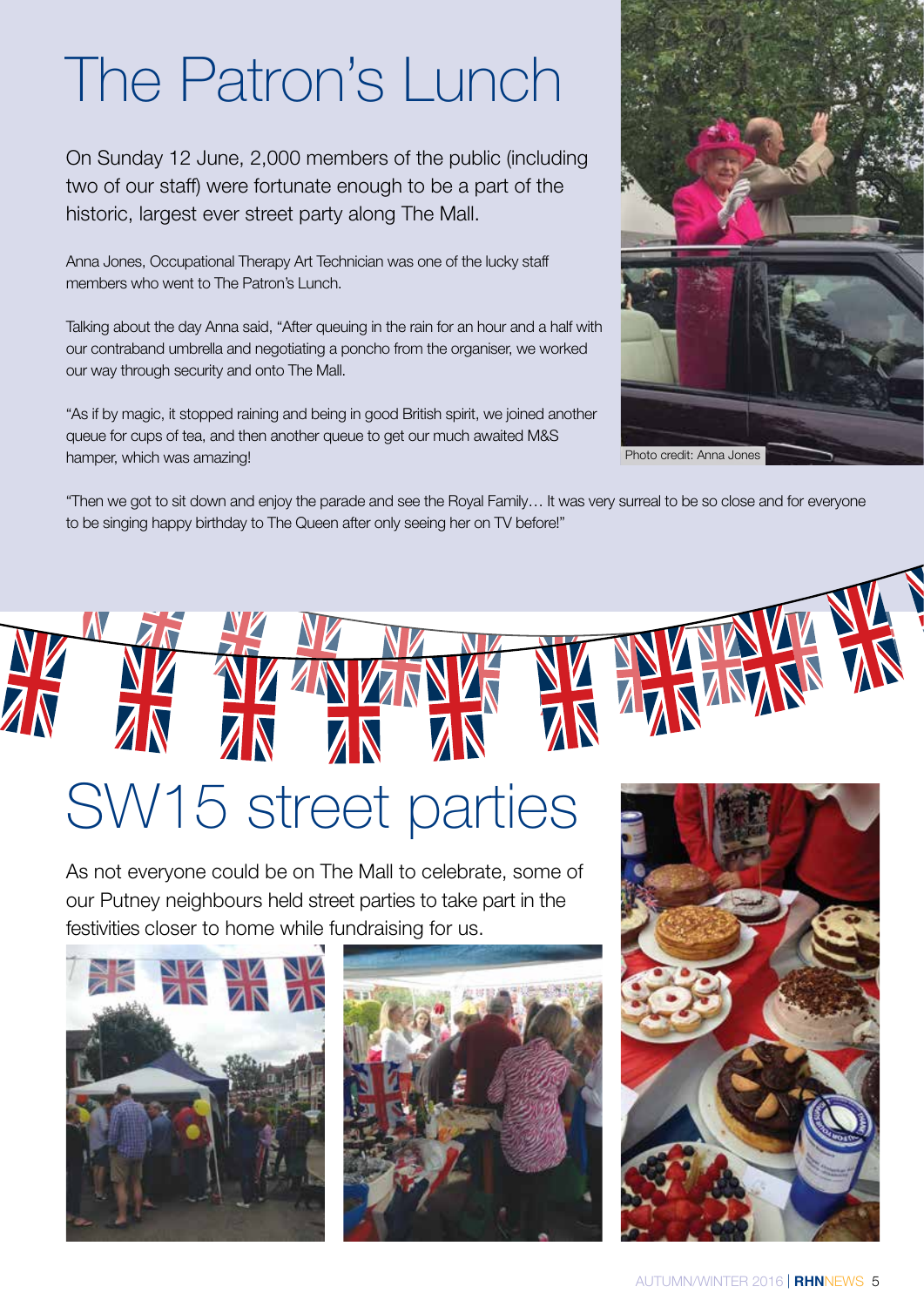### **RHN staff receive the London Living Wage**

From 1 January 2016, the RHN started paying staff the London Living Wage, one of the first London hospitals to commit to doing so.

Over 100 staff, including domestic assistants, ward technicians and basic grade health care assistants have benefited from this and saw their pay rise to £9.40 per hour.

Ward technician Olu Oke said, "We are so happy that the hospital appreciates the very hard work that we do." Domestic assistant Richard Lane said, "We appreciate what the hospital has done because it means they know that we work hard."



It's no secret that London is an expensive place to live, so being able to do this for valued staff has been a real boost.

Chief Executive Paul Allen said, "These members of staff carry out vital roles, delivering a high quality service to our patients. I am delighted that we have been able to reward them with the London Living Wage, which I believe is what a fair, responsible, caring employer pays."

For further information about the London Living Wage, visit **www.livingwage.gov.uk**



### **Deirdre wins again!**

Earlier this year, long time resident and champion RHN fundraiser Deirdre Tydd, won the Judges' Outstanding Achievement Award at the Charity Staff and Volunteers Awards.

The annual awards recognise and celebrate the outstanding achievements and dedication of volunteers and charity staff across the UK.

Though Deirdre was initially nominated in the Community Volunteer of the Year category, the judging panel said, "We think that in view of Deirdre's outstanding achievements despite being a full time wheelchair user, the judges' category would make for nice recognition of her work."

We couldn't agree more!

It's great to see another trophy in Deirdre's collection.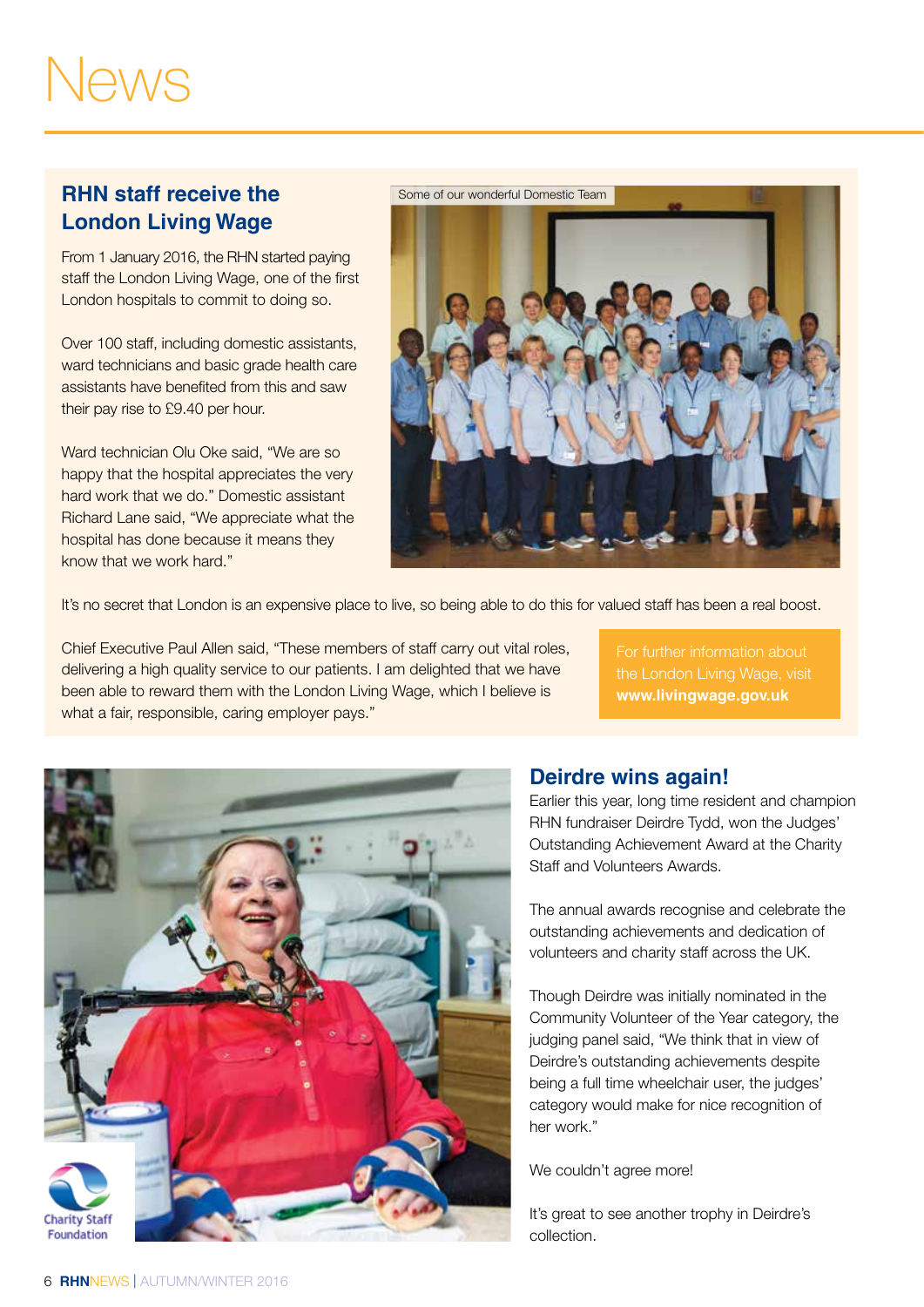### **Senior Occupational Therapist is Boston bound**

One of our senior occupational therapists, Amber Murray Smith recently earned a coveted place on the Elizabeth Casson Trust Tufts Scholarship, in Boston, Massachusetts.

Tufts is a private university in Boston with an excellent reputation highly regarded for occupational therapy (OT).

The scholarship worth around £30,000 means Amber will be gaining her master's degree.

Amber's application process included delivering a presentation about her professional experience and personal attributes to two OT professors and an Oxford Brookes OT lecturer.

On hearing that she had been successful, Amber said, "I was absolutely in shock and over the moon when I got the call. It took a few days before my feet touched the ground."

Thinking about what this opportunity will mean for her future, Amber said, "I'm really excited to be able to represent occupational therapy not only from the UK, but from the RHN. I hope that studying abroad will lead to many opportunities for international networking and sharing



examples of best practice, which I will share with the RHN team when I return."

We wish Amber all the best and look forward to hearing about her time away when she returns next summer.

To learn more about what our Occupational Therapists do, visit our website **www.rhn.org.uk**.







### **Founder's Day**

In June we celebrated Founder's Day. Patients, staff and for the first time, members of the local community came together for an afternoon of activities and live music.

The festivities were opened by our Chaplain Geoff Coyne, with a welcome word from our Chairman Des Benjamin, Chief Executive Paul Allen, Wandsworth Mayor, Cllr Richard Field and Douglas Reed, the greatgreat-great grandson of our Founder, Andrew Reed.

Though the weather wasn't on our side it didn't dampen our spirits at all, everyone had a great afternoon!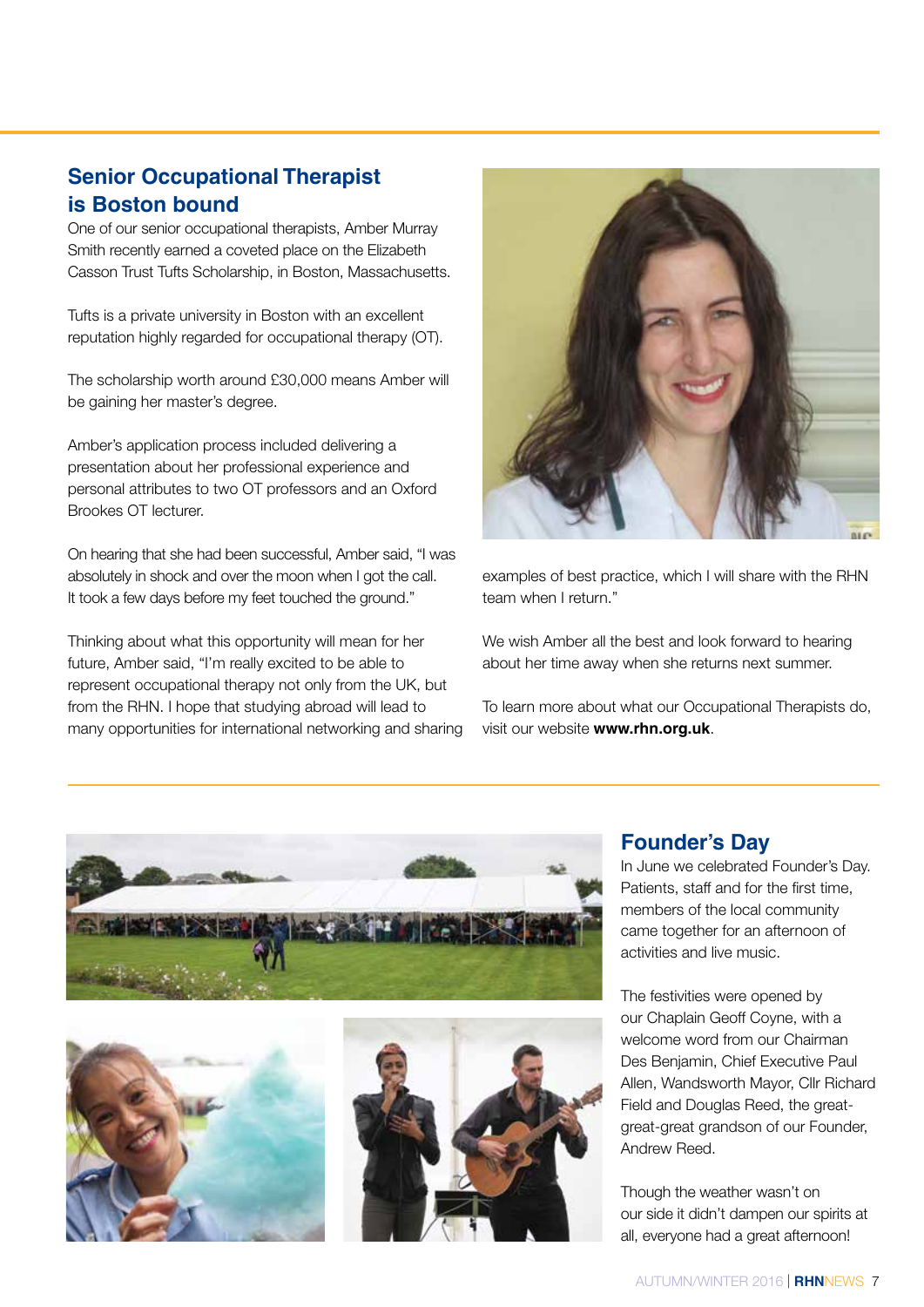# **Remembering Mrs Keturah Hain MBE**

Last year we were sad to hear of the passing of a long-time friend of the RHN, Mrs Keturah Hain MBE.

Known widely amongst the Surrey community, Mrs Hain passionately raised money for numerous charities for over 40 years. Fortunately for us, the RHN was one of her favourites.

In the 1970s, the annual celebrity garden parties she hosted at home in her beautiful garden were the 'must attend' events of the social calendar. Celebrities of the day were invited along to socialise, learn about the work of the hospital and to donate money. Each year the guest list grew as did the amounts raised.

In time, enough money was raised to build the Chatsworth Wing of the hospital and one of the rooms within it was named 'Hain' in homage to her incredible efforts. Chatsworth Wing was opened in 1976 by HM Queen Elizabeth II who after the ceremony took tea with Mrs Hain.



Mrs Hain with her four children

Mrs Hain in 2010

Not one just to simply raise money for a cause, Mrs Hain would also often visit the hospital and the patients, many of whom she came to know well. Mrs Hain

Over the years she would tirelessly continue to fundraise for the RHN while also setting up and contributing to various other charities.

in 1941

Such was Mrs Hain's commitment to the RHN, her children even made arrangements for us after her death. We were nominated as the charity of choice and funds were raised at the funeral service - we received a wonderful final gift of £1,250.

We are extremely grateful for all the time and energy Mrs Hain gave to us, as well as the money she raised on our behalf. Her legacy will undoubtedly be with us for many more years to come. We would also like to again thank Mrs Hain's family for remembering us, at their time of loss.

If you would like to leave a gift for the RHN or are interested in legacy giving, please visit **www.rhn.org.uk/support-us** or call a member of the team on **020 8780 4557** or email **ibarrett@rhn.org.uk**.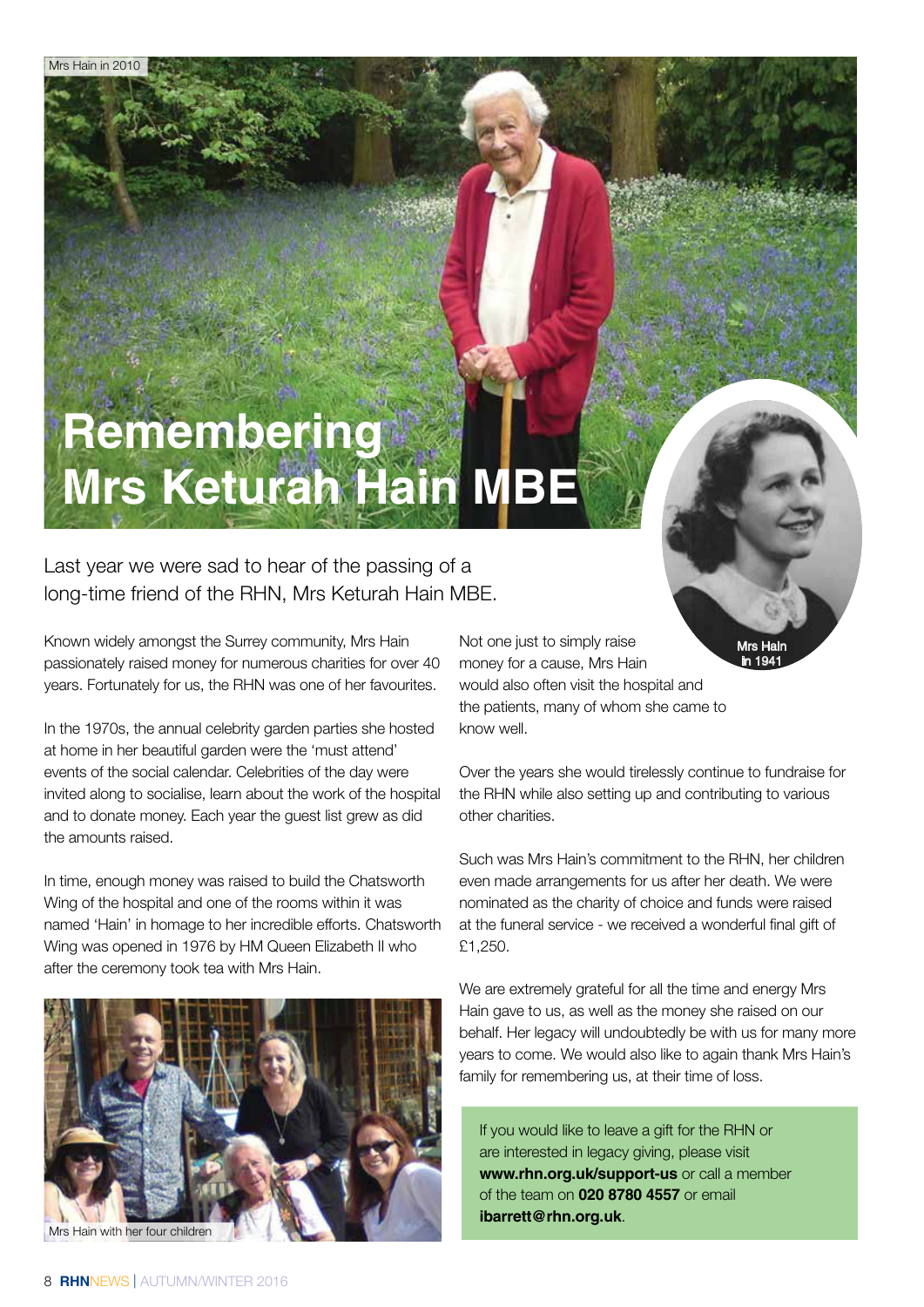# Haberdashers' Gala Dinner

On Thursday 12 May, on a glorious spring day, over 100 RHN supporters donned their finest evening wear and attended our very special fundraiser, the Haberdashers' Gala Dinner.

A very special relationship with the Haberdashers' Livery Company enabled us to host our second, and now annual, fundraising event – with all costs covered by the Haberdashers' generosity and that of our wonderful sponsors, Healthcare and Locum Recruitment Ltd.

Our guests were welcomed with a champagne reception in the Livery Hall's gallery area by our President, Leonora, Countess of Lichfield, and Chairman, Des Benjamin. The reception gallery, which overlooked the gardens and courtyard, also gave guests the opportunity to take a look at the wonderful selection of auction items and decide which they'd bid for.

Dinner was served in the impressive Hall, with guests entertained by talented musicians from the Guildhall School of Music. They also heard from







our very special guest speaker Jaxx Cave, an ex-patient of ours.

Introduced by Ruth Maxwell, Vice President of the hospital, and welcomed by both Paul Allen and Des Benjamin (CEO and Chairman), Jaxx spoke of her incredible recovery from an almost fatal injury sustained when she was hit by a bus in 2010. Since then Jaxx has walked 100km for the hospital, and run the London Marathon, raising thousands of



Ex-patient Jaxx Cave

pounds in the process. There wasn't a dry eye in the room once Jaxx had finished speaking.

Guests were then invited to bid on four auction prizes, including an original oil-on-canvas piece, which sold for over £2,000! A pledge made at the end of the evening resulted in a huge number of exceptionally generous gifts, in addition to the amazing just over £53,000 raised for our Brain Injury Service.

Due to the success of both this event and last year's Drapers' Gala Dinner, we will be holding an even bigger event at Goldsmiths' Livery Hall next year, on Thursday 11 May.

Thank you to the Haberdashers' Livery Company, Healthcare and Locum Recruitment Ltd and all of our wonderful supporters who made this event such a success.

Tables for the May 2017 event are available now, so if you or your organisation is interested please email **events@rhn.org.uk**.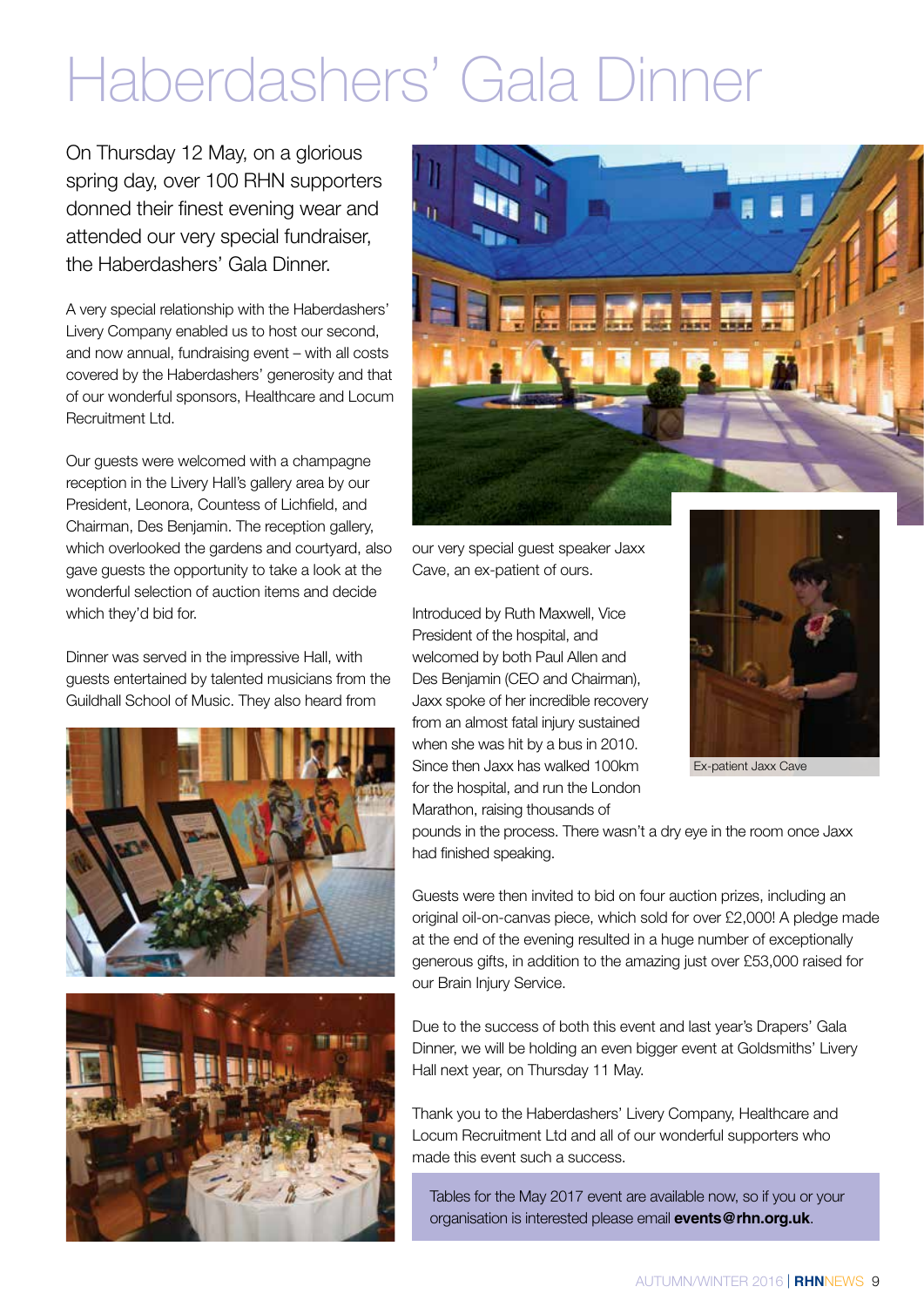# Staff spotlight

This issue, the spotlight is on Domestic Services Assistant, Amaju Ometrie

**How long have you worked at the RHN?** I have worked here since November 2013.

#### **What are your main duties?**

Cleaning the hospital, though the type of cleaning depends on the type of ward as certain wards require specialist cleaning. We do the washing up after patients' mealtimes. We also clean the offices, main corridors and general areas.

#### **How does your shift pattern work?**

Our shifts rotate every four months so we get to work across the whole hospital and get to know everyone. We generally work from 8am - 4.30pm making up 40 hours a week.



#### **How does your team work together?**

We have a very interwoven team and on some wards we work in pairs. I would describe the Domestic Services team as one finger of the RHN – every finger matters and you can't do one thing without the others.

#### **How would you describe yourself?**

I am a very friendly, sociable and happy person. Life is short, so why make enemies when you can make friends?

# Thank you

As ever, we'd like to thank those of you who have given up time, fundraised and volunteered for us. Here are just a few of the people and organisations who have made a difference recently.

| Event                           | <b>Name</b>                                          | <b>Amount raised</b> |
|---------------------------------|------------------------------------------------------|----------------------|
| Virgin London Marathon 2016     | Paul Cook                                            | £3,000               |
| <b>RHN Row Hard</b>             | <b>Astro Communications Ltd</b>                      | £1,806.40            |
| Bupa 10k                        | Zunaira Sohag                                        | £677.50              |
| Yorkshire Three Peaks Challenge | Steve Ward                                           | £1,838.36            |
| 108 holes in one golf day       | Joe Biggs and Tristan McIllroy (The Roehampton Club) | £2,888.75            |

And an extra special thank you goes out to the amazing 13-strong team who took on the Prudential RideLondon-Surrey 100 in July on behalf of patient, Trudi Kemp.

| Simon Kemp                    | Theo Kemp     | Sam Kemp      | Alice Bennett    |  |
|-------------------------------|---------------|---------------|------------------|--|
| Stephen Green                 | Rupert Rees   | Andy Riley    | <b>Tim Baker</b> |  |
| Judy Baker                    | Anne Davidson | Neil Davidson | Cordelia Carr    |  |
| <b>Richard Hawkins Hooker</b> |               |               |                  |  |

They raised an incredible £19,210.98 (and counting). What an achievement!

Visit **www.rhn.org.uk/thank-you** for more.

Front row - Trudi Kemp Second row (from the left) - Judy Baker; Anne Davidson Third row - Sam Kemp, Theo Kemp, Simon Kemp, Neil Davidson and Tim Baker

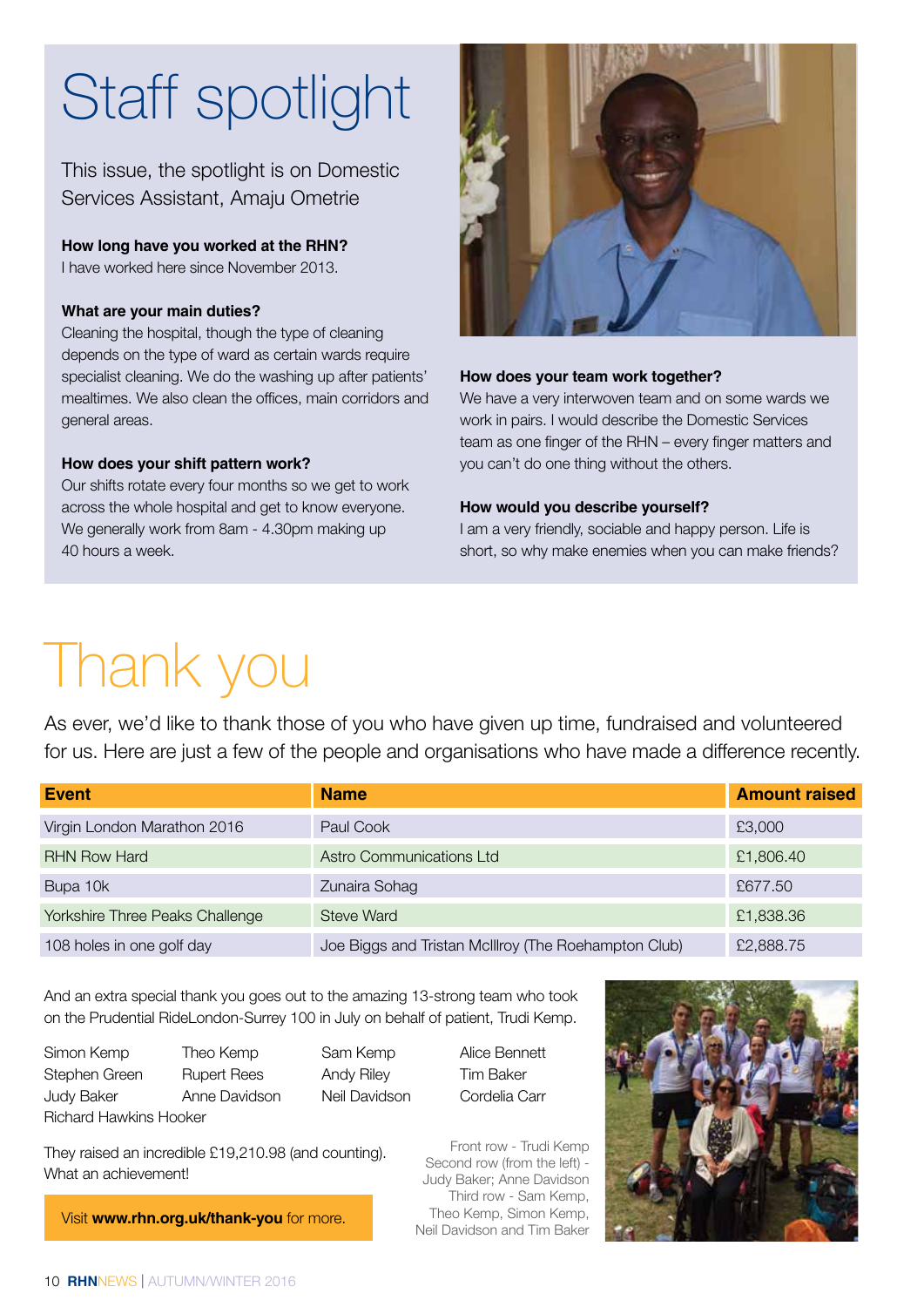# What's on

### **23 October**

## 5k, 10k and half marathon (Innovation Sports, Race Series 2016)

### Battersea Park

Innovation Sports have been organising races on Clapham Common now for over 10 years. This year you can enter the 5k, 10k and, new for 2016 is the half marathon distance of 13.1 miles with a children's 2k option! Race entry includes: live chip timing, medal, snack bar, water, fruit, baggage storage, toilets, music and PA. For registration and entry fee details visit **www.rhn.org.uk/events**.

### **2 December**

### Christmas Fair

RHN, West Hill A one stop shop for stocking fillers, gifts and a healthy dose of festive cheer.

### **8 December**

### Christmas carol concert

Holy Trinity Church, Beaumont Rd, London, SW19 6SP Join us once again for our popular, annual Christmas carol concert. For ticket information call 020 8780 4565.

If you would like more details on any of our events, email **events@rhn.org.uk** or call **020 8780 4565**.

# Open lecture

### **17 November**

Heritage Lecture: Victorian Philanthropy

# Specialist training courses

### **6 October**

An Introduction to Music Therapy Techniques in Neuro-disability

### **10 November**

An Introduction to the Assessment and Management of Communication in Complex Brain Injury

### **6 December**

Managing Behaviours that Challenge in Brain Injured Individuals: the Positive Behaviour Support Approach

All courses and open lectures are held at the RHN unless stated otherwise. For further information visit **www.rhn.org.uk/events**. To book a course or open lecture, call **020 8780 4500 ext 5140** or email **institute@rhn.org.uk**.